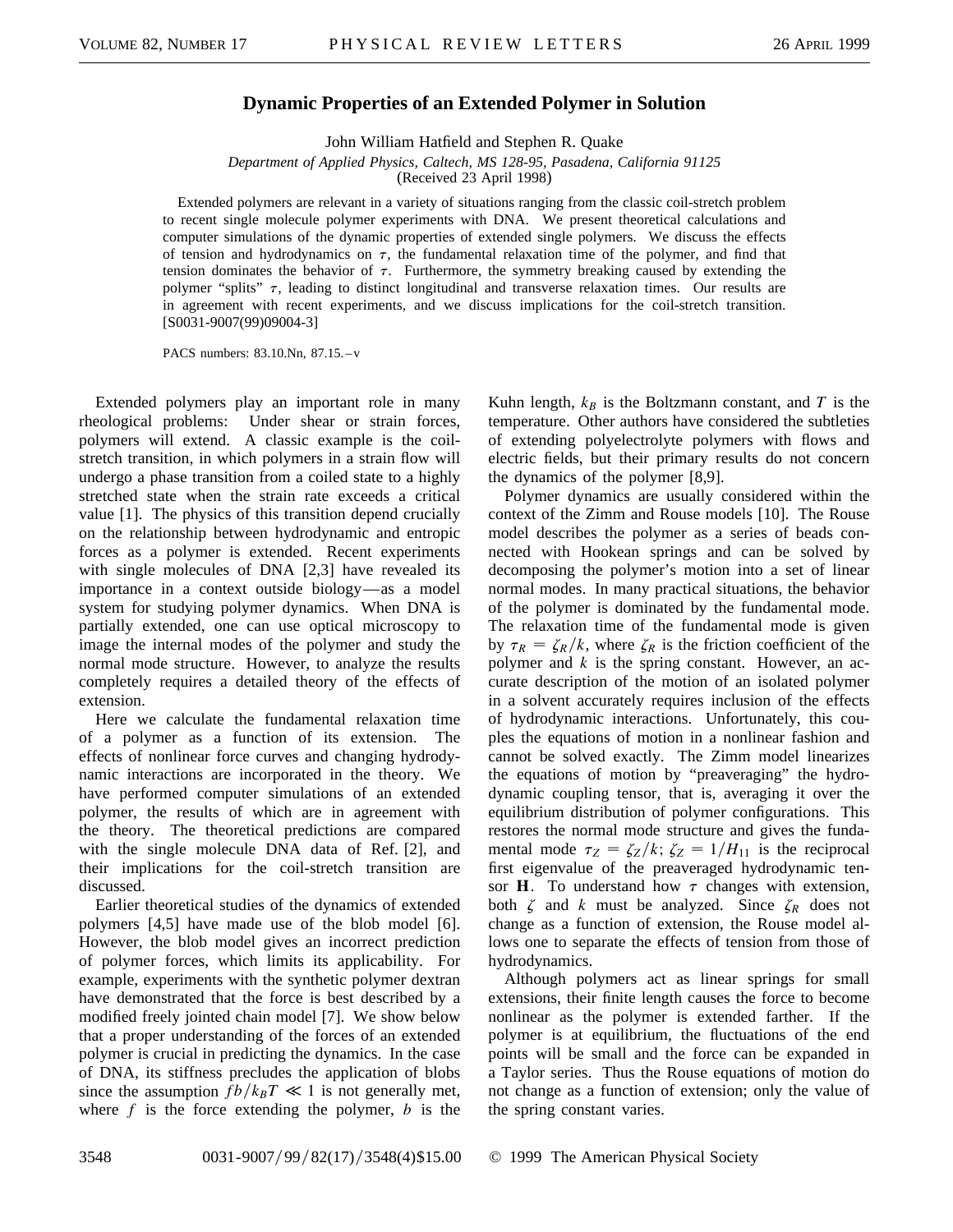The anisotropy caused by extending a polymer introduces two distinct relaxation times, one each for the transverse and longitudinal dimensions. Consider the fluctuations of the end points of a polymer under constant traction. Their motion will be a sum of all the relaxation modes but will be dominated by the fundamental. In the longitudinal direction, for an average extension  $E$ , the force  $F(E)$  is parallel to this direction, and for small changes in the extension  $\delta x$ ,  $F(E + \delta x) \approx$  $F(E) + (dF/dx)|_E \delta x$ . Thus the force required for a longitudinal displacement  $\delta x$  from equilibrium is linear with effective spring constant  $k_{\parallel} = (dF/dx)|_E$ . In the transverse direction one can calculate the restoring force if the polymer is displaced at its end point by a small amount  $\delta y$ . By simple vector algebra, the force  $f(\delta y)$  to displace the end point  $\delta y$  is  $f(\delta y) =$  $(\delta y/\sqrt{E^2 + \delta y^2})F(\sqrt{E^2 + \delta y^2})$ , and by expanding to first order in  $\delta y$ ,  $f(\delta y) = [F(E)/E]\delta y$ . Thus the spring constant in the transverse direction is  $k_{\perp} = F(E)/E$ . We note that the transverse and longitudinal spring constants are identical when the force is linear as is the case for small extensions. This is required by symmetry: when the polymer is coiled, it is isotropic and there should be a single relaxation time. When the polymer is extended, the symmetry is broken, and the nonlinear forces create distinct transverse and longitudinal relaxation times:

$$
\tau_{\parallel} = \frac{\zeta}{k_{\parallel}} = \frac{\zeta}{(dF/dx)|_E} \qquad \tau_{\perp} = \frac{\zeta}{k_{\perp}} = \zeta \frac{E}{F(E)}.
$$
\n(1)

Force versus extension curves have been calculated and measured experimentally on single polymers. For a simple freely jointed chain  $F(x) = (k_B T/b) \mathcal{L}^{-1}(x/L)$ , where the Langevin function  $\mathcal{L}(\alpha) = \coth(\alpha) - (1/\alpha)$ ,  $k_B$  is the Boltzmann constant, *T* is the temperature, *b* is the Kuhn length of the polymer, and *L* is the length of the polymer [11]. For a wormlike chain such as DNA, the force is typically approximated by the function  $F(x) = (2k_BT/b)\left[\frac{1}{4}(1 - x/L)^{-2} - \frac{1}{4} + x/L\right]$ [12]. These formulas for  $F(x)$  can be used with Eq. (1) to calculate the relaxation times as a function of extension for the Rouse model (Figs. 1 and 3).

We now turn to the Zimm model. In order to incorporate the effects of hydrodynamic interactions, one must calculate the preaveraged hydrodynamic tensor as a function of extension. The exact form of the hydrodynamic tensor is  $H(r) = (1/8\pi \eta r)(I + \hat{r}\hat{r})$ , where **r** is the vector connecting the interacting points. For a coiled polymer, the preaveraging has been calculated: **H** $(n - m) \approx (1/\sqrt{6\pi^3} |n - m|^{0.5} \eta b)$ **I**, where *n* and *m* index beads in the polymer [10]. For moderate extensions, we expect this description to remain valid on short length scales, i.e., when  $|n - m|$  is small. For long length scales and high extensions, the beads align along the longitudinal axis, and  $|\mathbf{R}_n - \mathbf{R}_m| \approx |n - m|$ , so that if the polymer is extended along the *x* axis,  $\mathbf{H}(n - m) \approx (1/|n - m|\eta b)(\mathbf{I} + \hat{x}\hat{x})$ . For a fixed extension there is a crossover length scale  $b\Delta$  between the two regimes which is determined by the spatial distribution of the polymer in the transverse direction and is analogous to the Pincus blob size. Thus **H** can be approximated as

$$
\mathbf{H}(n-m) \approx \begin{cases} \frac{1}{\sqrt{6\pi^3} |n-m|^{0.5} \eta b} \mathbf{I} & |n-m| < \Delta^2, \\ \frac{\delta}{|n-m|^{1.0} \eta b} \left( \mathbf{I} + \hat{x} \hat{x} \right) & |n-m| > \Delta^2. \end{cases}
$$
(2)

 $\Delta$  depends on extension and is a dimensionless measure of the root mean square distribution of the polymer in the transverse direction, while  $\delta$  is chosen to continuously join the curves. The longitudinal and transverse axes are distinguished by a prefactor of order unity. A crude estimate of  $\Delta$  is obtained by treating the polymer as an *N* step random walk which can be decomposed into transverse and longitudinal directions, where  $N = L/b$ . Approximately  $N\epsilon$  steps will be longitudinal, where  $\epsilon$  $E/L$  is the fractional extension of the polymer. Thus the transverse random walk has  $N(1 - \varepsilon)$  steps and radius of gyration  $\Delta \approx \sqrt{N(1 - \varepsilon)}$ . Then  $b\Delta$  is the root mean square displacement of the polymer in the transverse direction,  $b\Delta^2$  is approximately the length of polymer needed to achieve this displacement, and as required,  $\Delta^2(L) = 0$  and  $\Delta^2(0) = N$ .

 $H_{11}(E)$  can be calculated by using the sine basis as an approximation of the normal mode decomposition of an



FIG. 1. Relaxation times for a Rouse polymer as a function of end-to-end extension. Theoretical predictions for the transverse (solid line) and longitudinal (dotted line) relaxation times of a freely jointed chain are compared to the results of the simulations (closed and open circles, respectively). Hydrodynamic interactions are not included in this case. The data points are derived from single exponential fits to the autocorrelation function of the first sine mode (see text for details). Each autocorrelation function was calculated with 3 sec of data. The relative extension is a dimensionless variable computed by normalizing the end-to-end extension by the total length of the polymer.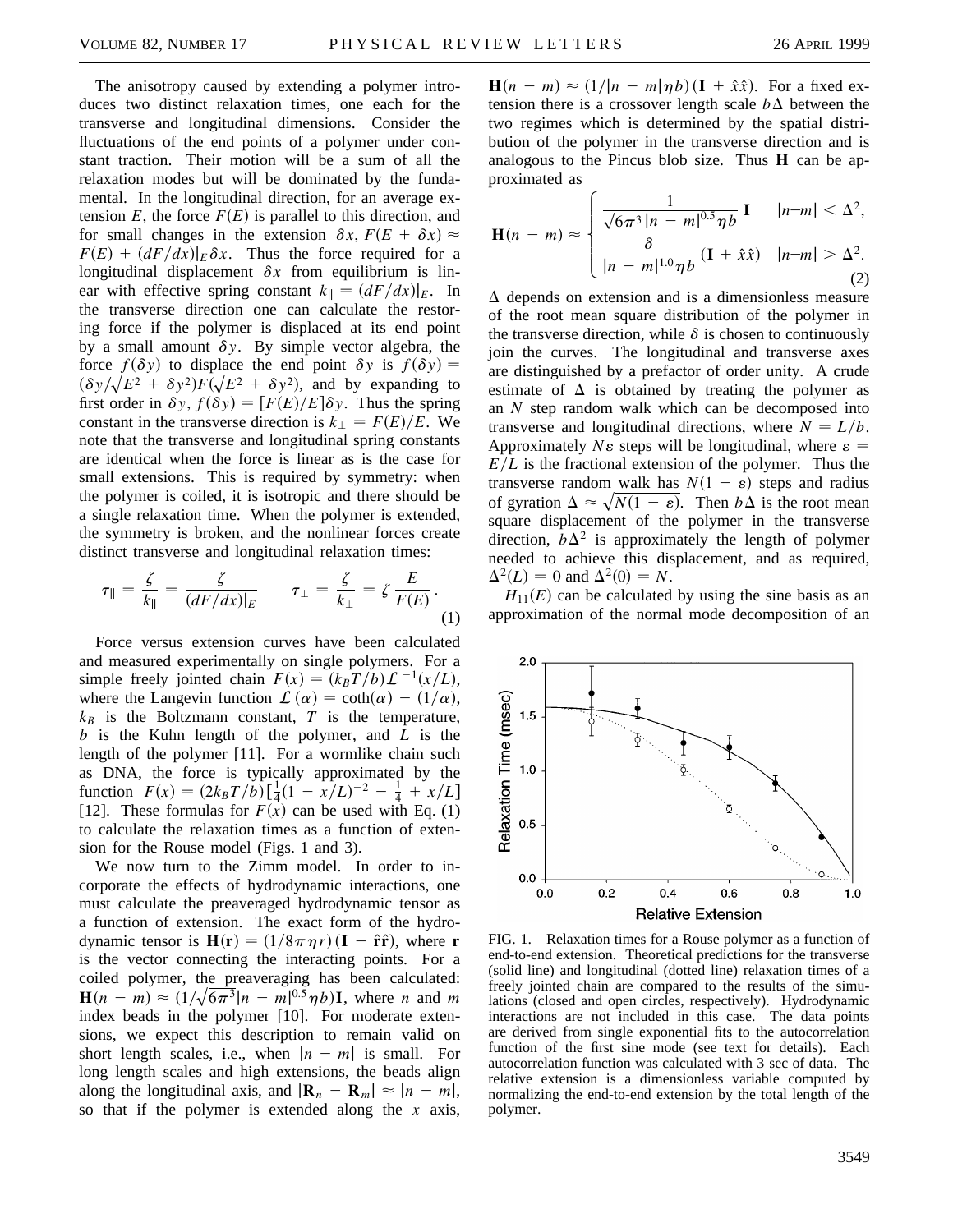extended polymer. It has been shown experimentally that the error introduced by this approximation is small, on the order of 5% [2]. Then

$$
\frac{1}{\zeta_Z} = H_{11}
$$
  
= 
$$
\frac{1}{N^2} \int_0^N \int_0^N H(n - m) \sin\left(\frac{m\pi}{N}\right) \sin\left(\frac{n\pi}{N}\right) dm \, dn.
$$
 (3)

Numerical evaluation of Eq. (3) for various values of  $\Delta$ shows that  $\zeta_Z$  increases by only 20% as the polymer is extended from a coil to 90% extension. Thus, the hydrodynamic interactions have a much smaller influence on the fundamental relaxation time than the tension, which can change  $\tau$  by more than an order of magnitude. The net effect is to lead to a reduction of the relaxation time with extension.

We performed computer simulations of a freely jointed chain in order to test these predictions. The simulations used chains of 21 beads of radius 10 nm connected by 20 massless rods; each bead moved freely within the constraint that the rod was rigid and of constant length 50 nm. The beads were subject to randomly fluctuating Brownian forces at temperature 300 K, and the constraints were enforced with Langrange multipliers. For each time step of the simulation, the beads moved simultaneously while constraint forces were iteratively computed [13]. The end beads were held fixed at an extension *E*. The polymer was started in an arbitrary configuration and allowed to thermalize for more than  $10\tau$ . In order to calculate the transverse relaxation time at each extension, the sine transform was calculated. The autocorrelation of the lowest sine mode was fit with an exponential, yielding  $\tau$ . This closely follows the experimental data analysis from Ref. [2] and gives a direct measurement of  $\tau$ . For the longitudinal relaxation times, the same procedure was followed.

The simulation does not include hydrodynamic interactions, and thus gives  $\tau_R$  as a function of extension for a freely jointed chain. Figure 1 shows the simulation results compared to the theory, with no adjusted parameters. The relaxation times clearly decrease as a function of extension, and the extension symmetry breaking does introduce a difference between the longitudinal and transverse relaxation times. The agreement between the simulation and analytic model is good, and we conclude that for a Rouse polymer, the dominant cause of the decreasing relaxation time with extension is simply the nonlinear spring force.

The data from the simulations was also used to compute the preaveraged hydrodynamic tensor  $H(n - m)$ . Computing the largest eigenvalue of  $H(n - m)$  effectively gives a measurement of  $\zeta_Z$ , from which  $\tau_Z$  can be computed. The values of  $\zeta_Z$  derived from the simulation vary only slightly over a large range of extensions, consistent with Eq. (2). Figure 22 shows a comparison between the analytic model and the preaveraged values computed from the simulation. A similar result is expected for the wormlike chain, since the gross spatial polymer distribution is similar. The simulations thus agree with the calculations that  $\tau$  will decrease with extension.

These predictions can also be tested with experimental data from DNA, which has been shown to behave like a wormlike chain. Figure 3 shows the relaxation times measured in Ref. [2] compared to the theoretical  $\tau_Z$ , where the force constant  $k_{\perp}$  for the wormlike chain curve and the preaveraged  $\zeta_Z$  from Eqs. (2) and (3) were used. The agreement is good, except at the highest extension. In fact, tension dominates  $\tau$  to the extent that the agreement is equally good if the hydrodynamics corrections are neglected.

These results have important implications for the coilstretch transition. The relaxation time of the polymer plays an important role in the coil-stretch transition since the critical strain rate is of the order of the reciprocal of the relaxation time. It has been suggested that hydrodynamic effects will change dramatically for a highly stretched chain, leading to Rouse-like dynamic behavior [1]. Furthermore, it was suggested that this would be the dominant influence for the relaxation time, leading to increased relaxation times at higher extensions. Such an effect would cause hysteresis in the coil-stretch transition—the critical strain rate to extend a polymer would be greater than the rate to relax the polymer [1,4]. It is true that for a fixed extension if hydrodynamic interactions are



FIG. 2. Relaxation time as a function of extension, including preaveraged hydrodynamics. The theoretical model (solid line: transverse relaxation time; dotted line: longitudinal relaxation time) is compared to simulation results (closed circles: longitudinal relaxation time; open circles: transverse relaxation times). The simulation results were used to calculate the preaveraged hydrodynamics tensor as a function of extension. This tensor was used with the Rouse matrix in order to numerically compute the slowest relaxation time. Incorporating hydrodynamics leads to generally shorter relaxation times. Inset: drawing showing the role of  $\Delta$  in Eq. (2). Hydrodynamics will dominate on length scales less than  $b\Delta$  and will be less pronounced on longer length scales.